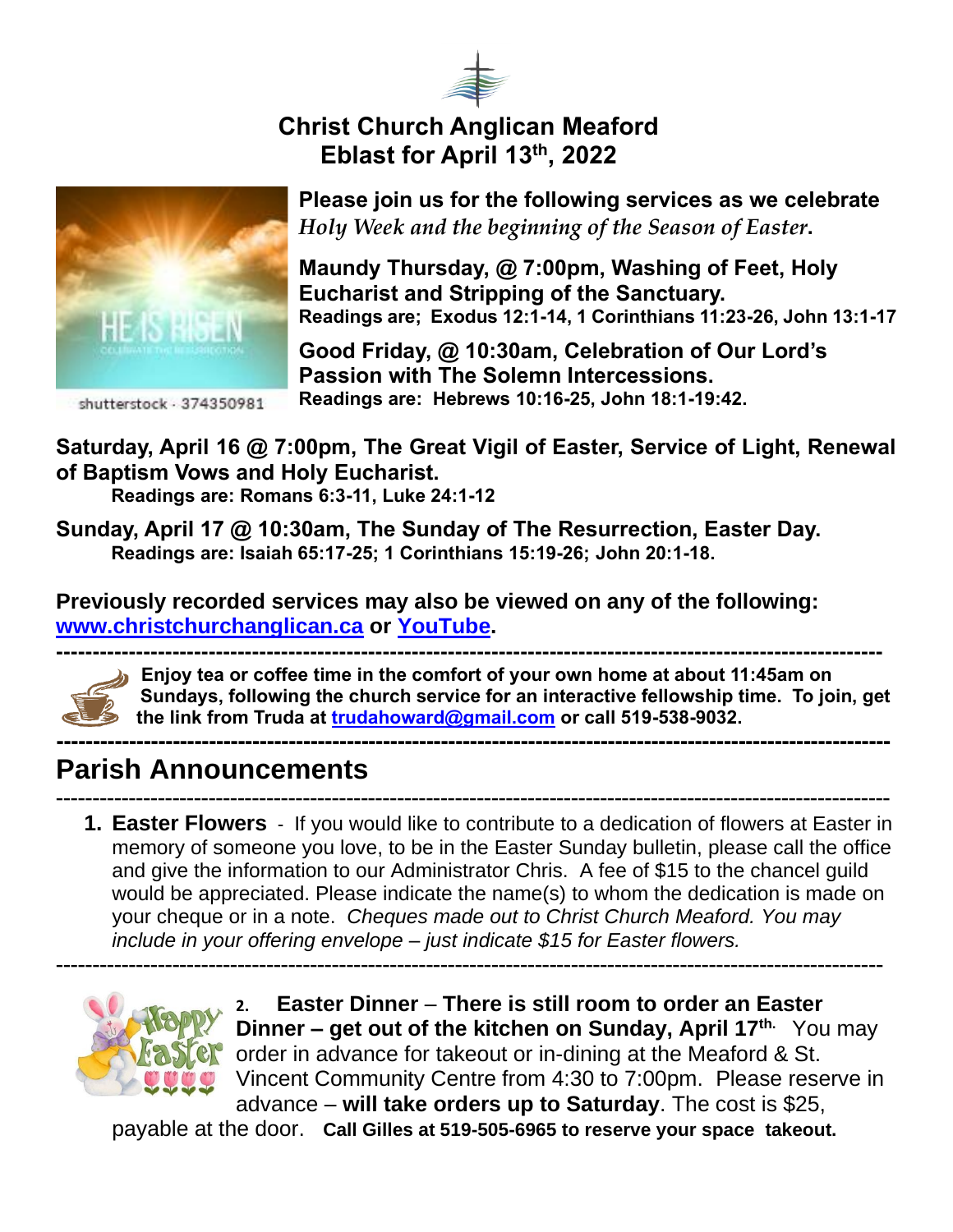

Bishop Townshend appoints the **Reverend Brendon Bedford** as Assistant Curate, Christ Church, Meaford effective May 1, 2022.

# **Welcome Reverend Bedford to Christ Church Meaford. We look forward to your arrival.**

------------------------------------------------------------------------------------------------------------------------ **3. We are collecting clothing items for a clothing giveaway in support of our harvesters.** Please bring your clean items to the lounge when the church is open. Shoes, boots, socks, sweaters, pants etc. are needed. -------------------------------------------------------------------------------------------------------------------

#### 4. **COMMUNITY MEALS**



**The next scheduled meal will be Tuesday, April 26th . Meals should be ordered no later than Friday noon prior to the Tuesday delivery date**.

If you know someone who could benefit from a meal, please call the church office 519-538-1330 or speak to Carol Kollen or Gilles Haché.



5. **PASTORAL CARE For urgent matters please contact Archd'n. Judy Walton, Priest-in-charge at 705-444-0233 or 705- 607-0870 or Rev'd Gilles Haché at 519-505-6965. You may also reach them by email [revjudy@rogers.com](mailto:revjudy@rogers.com) or [gilleshache@diohuron.org.](mailto:gilleshache@diohuron.org) They will respond as quickly as possible.** For non-urgent matters, questions, or concerning other ministries, please call the office 519-538-1330. **---------------------------------------------------------------------------------------------------------------------------------------**

# **Contact Info**

| <b>Church office.</b>         | 519-538-1330          | office@christchurchanglican.ca |
|-------------------------------|-----------------------|--------------------------------|
| <b>Archdeacon Judy Walton</b> |                       |                                |
| Priest-in-charge              | 705-444-0233 (home)   |                                |
|                               | 705-607-0870 (mobile) | revjudy@rogers.com             |
| Rev'd Gilles Haché, deacon    | 519-505-6965          | gilleshache@diohuroon.org      |
| Truda Howard, warden          | 519-538-9032          | trudahoward@gmail.com          |
| Donna Thompson, warden        | 289-259-0558          | dthompsonca@yahoo.com          |
| Norma McCauley, deputy        | 519-538-2991          | sugarface65@hotmail.com        |
| John Watchurst, deputy        | 519-538-2894          | watchurst@hotmail.com          |

*You may also watch us here* 

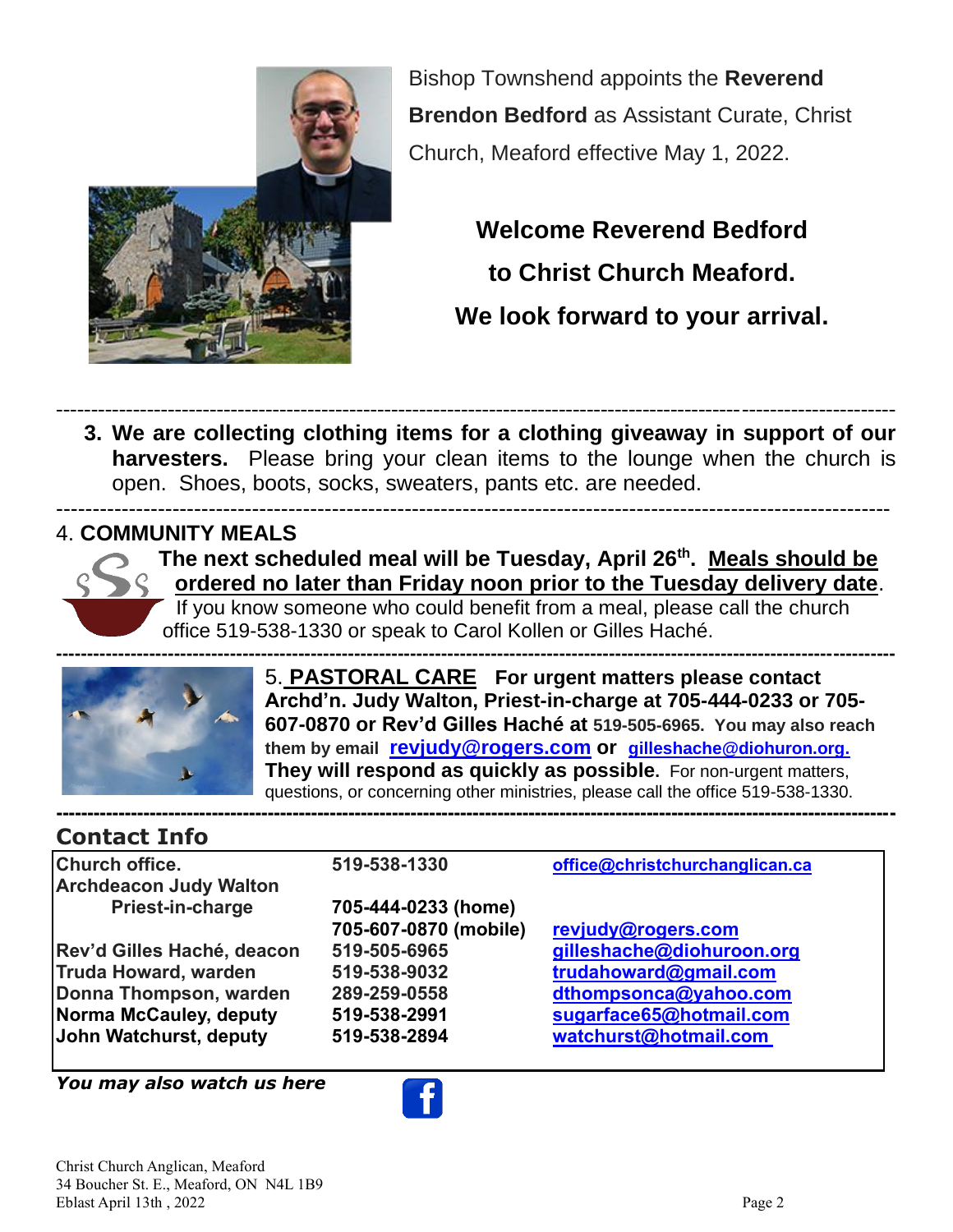**PLEASE NOTE For info on services, call 519-538-1330 or check the website, [www.christchurchanglican.ca](http://www.christchurchanglican.ca/) or our facebook page https:/[/www.facebook.com/Christ-Church-Anglican-1968703720010902](file:///C:/Users/Church%20Office/IDrive-Sync/CHRIST%20CHURCH%20MEAFORD/Eblasts/EBLASTS%202021/www.facebook.com/Christ-Church-Anglican-1968703720010902) .** 

**The Church Office is OPEN Tuesdays, Wednesdays and Thursdays from 9:00am to 1:00pm.** 

Easter Dinner

**Sunday, April 17 - 4:30pm - 7pm** at Meaford & St. Vincent Community Centre 151 Collingwood St., Meaford

\$25 per person Take Out or Dine In Reservations and Info: 519-538-1330 or call Rev. Chef Gilles: 519-505-6965

**Christ Church Anglican Meaford Hosted by Christ Church Anglican**